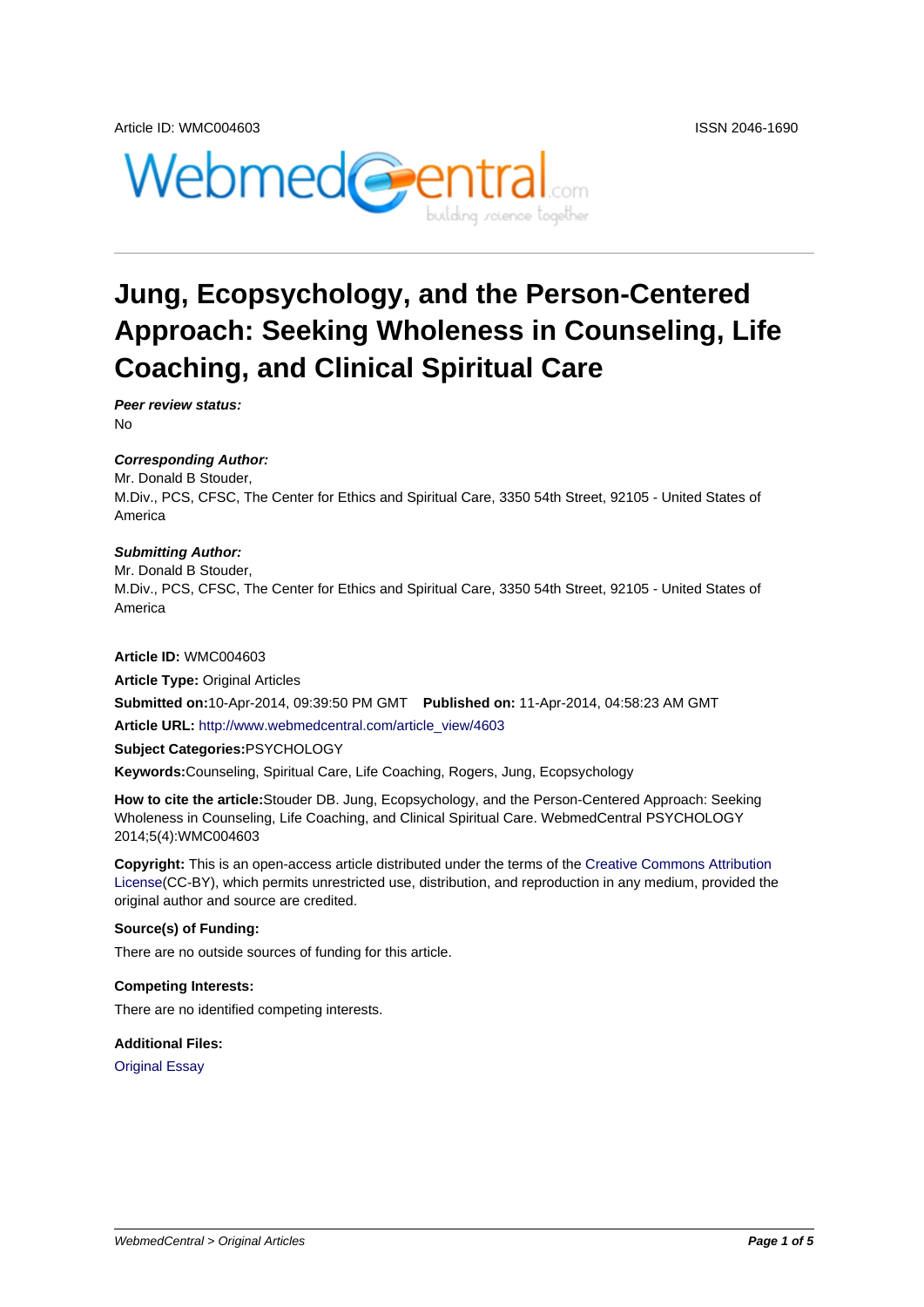# **Jung, Ecopsychology, and the Person-Centered Approach: Seeking Wholeness in Counseling, Life Coaching, and Clinical Spiritual Care**

**Author(s):** Stouder DB

## Abstract

Everyone who does spiritual care, counseling, or life coaching for a living should have a theory; we are taught this early on and build on that central premise of our career journey even as we change and grow with time and experience. Many of us choose our training programs and mentors based on early theoretical assumptions. Hopefully, with experience and good peer supervision, we remain open to new learning even if it does not match our early theories.

As this essay will show, I have been most influenced by gentle grandfather figures, perhaps because I never had one. The central thinking that I wish to present as my personal theory, tested with nearly 40 years of health care experience, is my basic trust for other persons. I trust that there is a constructive directional flow toward the realization of each person's full potential. I trust that this flow works with, and not against, their temperament and experience. I trust that individuals and groups can set their own goals and monitor their progress toward these goals. I experience this abiding trust because I experience the universe, as articulated in the creation centered traditions, as having complete trust in the cycles of creation.

# Introduction

Everyone who does spiritual care, counseling, or life coaching for a living should have a theory; we are taught this early on and build on that central premise of our career journey even as we change and grow with time and experience. Many of us choose our training programs and mentors based on early theoretical assumptions. Hopefully, with experience and good peer supervision, we remain open to new learning even if it does not match our early theories.

As this essay will show, I have been most influenced by gentle grandfather figures, perhaps because I never had one. The central thinking that I wish to present as my personal theory, tested with nearly 40 years of health care experience, is my basic trust for

other persons. I trust that there is a constructive directional flow toward the realization of each person's full potential. I trust that this flow works with, and not against, their temperament and experience. I trust that individuals and groups can set their own goals and monitor their progress toward these goals. I experience this abiding trust because I experience the universe, as articulated in the creation centered traditions, as having complete trust in the cycles of creation.

My theories are humanistic and informed most strongly by Carl Rogers. I apply his central theory of personality to my journey with clients; that is, what will determine effectiveness are the client's own motivation and the presence of a counselor/mentor/friend who can offer acceptance, respect, warmth, empathy, and genuineness. I am also informed by Jung's work in the area of personality types, and the temperament theories brought to the fore by the partnerships of Myers-Briggs and Keirsey-Bates. It is through the use of temperament theory that I evaluate and assess learning and healing preferences. Finally, I am convinced by the new and exciting work in the field of ecopsychology that in the study of "living human documents", and the inner learning that results, one cannot disconnect oneself from the environment and planet, which surrounds and nurtures us.

This world-view evolves, as it did for Rogers, out of "the soil of my own experience".[i] That experience includes my combined religious heritage of renegade Anglo-Catholicism and Unitarian Universalism/humanism. Indeed, the deepest religious principles of Unitarian Universalism speak to this world-view directly. The opening words of our religious principles covenant call us to "affirm and promote the inherent worth and dignity of every person; justice, equity, and compassion in human relations; acceptance of one another and encouragement to spiritual growth in our congregations; a free and responsible search for truth and meaning; the primacy of conscience; the goal of world community with peace, liberty, and justice for all; and a respect for the interdependent web of all existence of which we are a part".[ii] This mingles with my catholic, Thomasine Christianity, which finds divinity in all things.[iii] The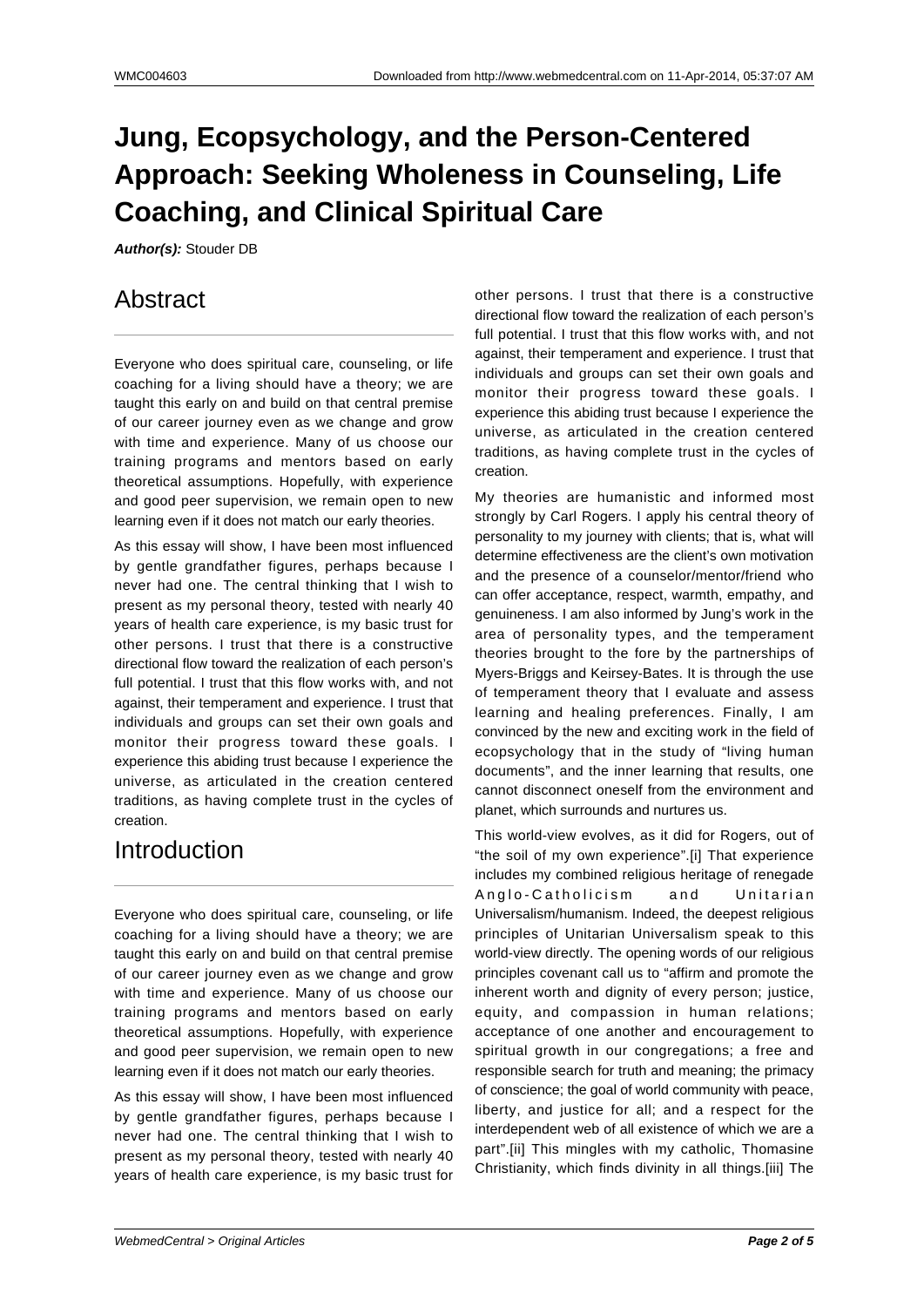Gospel of Thomas often places an emphasis here, as in saying 77: "Jesus said, I am the light that is over all things. I am all: from me all came forth, and to me all attained. Split a piece of wood, I am there. Lift up the stone, and you will find me there."[iv]

Of course, my experience is made up of much more than my religious heritage, and has been every bit as paradoxical. As a youngster, I was exposed to a frightening array of emotional and physical abuse at the hands of my brothers and mother. Yet, those who would be my surrogate siblings and surrogate parents always found their way to me, ready to gift me with their unconditional love. In my early twenties, my life careened out of control and I found myself filled with feelings of shame and humiliation and darkness and terror. Yet, many hands were extended to me to keep me safe, help me up, and support me as I healed. Even as I came out as a gay man, those voices of hope and support materialized to give me strength. I cannot put words to my deepest feelings of trust and gratitude to the cycles of life and to the people who have entered my life right when I needed them. My theory, then, is a way for me to verbalize this trust, and to understand it better for myself.

# The Person Centered Approach

The person-centered approach is a way of helping individuals and groups in conflict as well as with their own personal growth needs. Its essentials were formulated by psychologist Carl R. Rogers as early as 1940. He stated his theory clearly, and he introduced verbatim transcriptions of his work as well as stimulated a vast amount of research, both previously unknown to the clinical psychology community. His hypothesis was revolutionary: that a self-directed growth process would follow the facilitation and acceptance of a particular kind of relationship, which was characterized by genuineness, non-judgemental caring, and empathy. This hypothesis has been tested over decades in situations involving teachers and students, administrators and staff, facilitators and participants in cross-cultural groups, as well as psychotherapists and clients.

In her 1995 article written for the journal AHP Perspective, Maureen O'Hara talks about how two different groups of behaviorist researchers had come to a similar conclusion, namely, that "while the number of therapy models has proliferated, mushrooming from 60 to more than 400 since the mid-1960s, 30 years of clinical outcome research has not found any one

theory, model, method, or package of techniques to be reliably better than any other". She goes on to say that the conclusion both groups of researchers came to was that "what actually creates growth and change is the person's own motivation and the presence of a counselor who can offer acceptance, respect, warmth, empathy, and genuineness."[i]

This is exactly how I define the task of companioning with clients. I journey alongside the client or student, and my attempt in both individual and group settings is to create a safe, inclusive space where several things can happen:

- 1. Where they are free to determine their own goals and agenda for our time together and free to describe their own subjective experience in their own way.
- 2. Where I am a co-explorer with them, demonstrating my faith in them, listening as empathically and accurately as I can for the deeper meanings of their expressions, and dealing with them honestly and without roles or manipulative games.
- 3. Where we all share a relationship that is as egalitarian as possible, without any power-over authoritarian posture. It seems especially important for me to avoid labels and diagnosis, and concentrate on genuineness.

Later in his life, Rogers articulated what most would describe as his "personality theory", having spent many years critical of such theories. Based upon what he called the "core tendency" (to actualize one's inherent potentialities), he fashioned a 19-point "theory of therapy, personality, and interpersonal relationships". It is interesting that Matthew Fox, in his book "The Reinvention of Work", points out that, akin to Rogers' work of so many years ago, many people trained in a secular and even mechanical approaches to the psyche are feeling called to practice counseling and therapy as something akin to spiritual direction. They are moving from a fall-redemption model that begins by asking, "What is your problem?" to a creation-centered spiritual direction that begins with the question "What is your divine grace and how can it be better freed to express itself?"

Other personality theories offer different windows through which we can view Rogers' thinking, especially Jung's "individuation" and the work of Viktor Frankl. For Jung, the movement toward wholeness, or "individuation", came about through the integration of the conscious and unconscious parts of the personality. Jung brings a significant spiritual dimension to his theories in the form of the collective unconscious, archetypes, and myths. The goal of living, for Jung, is "individuation", or knowing oneself as fully as possible. He saw the first half of life as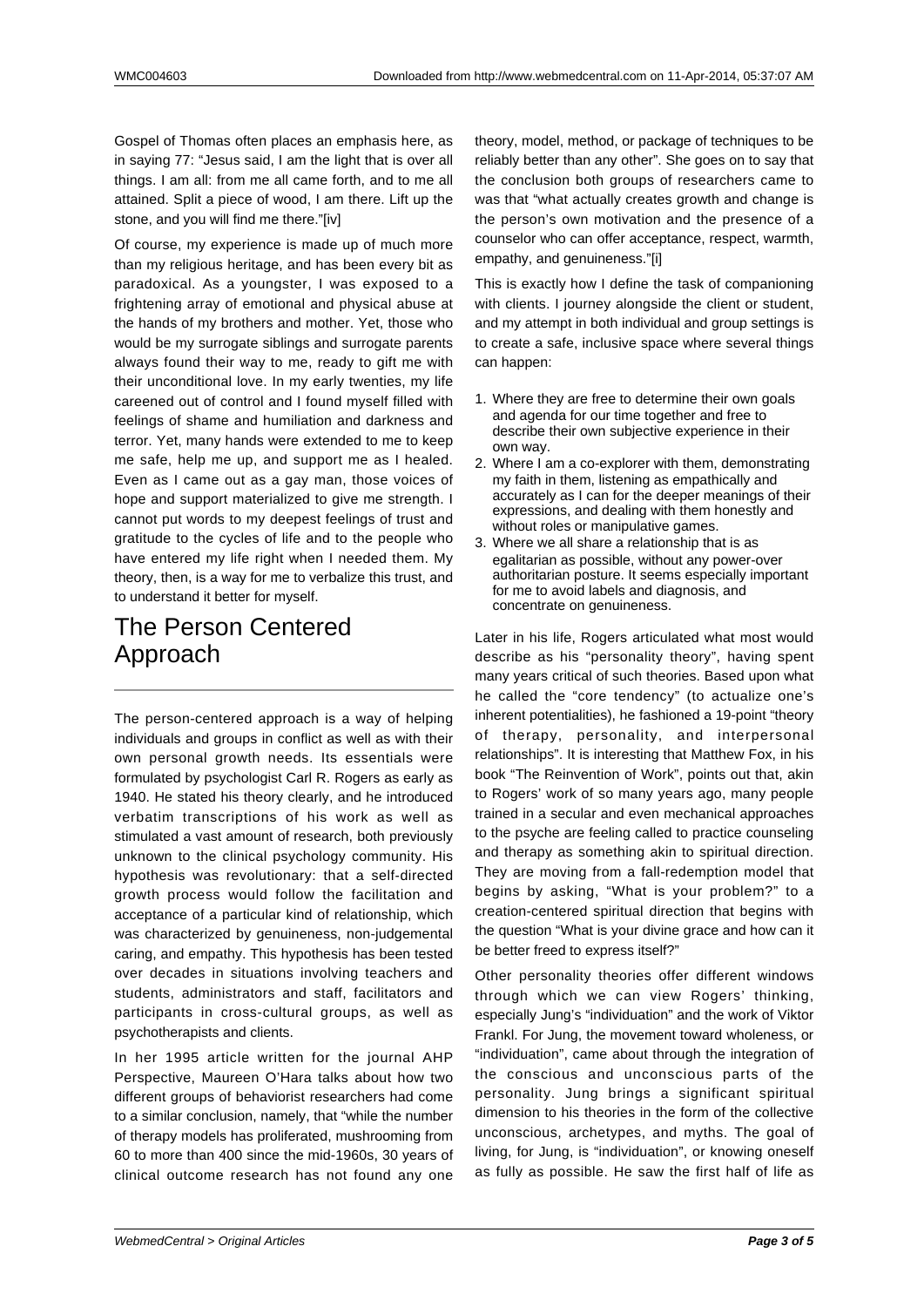practicing for this peak state. In the second half, a person moves through a process of integration and completion of one's self, or "self-realization". Viktor Frankl disagreed with the drive theories which came before him, and asserted that the drive or will which controls all human choices is the will to "meaning".

### Jung

Working with each student's natural tendency to move toward their full potential, I believe they bring their own temperament, probably inborn and genetic. Even though the idea that everyone is alike has been powerfully evident in our culture, in 1920 Carl Jung disagreed. He said that people are different in fundamental ways even though they all have the same multitude of instincts (or archetypes) to drive them from within. One instinct is no more important than the other. What is important is our preference for how we function. Our preference for a given function is characteristic, and so we may be typed by this preference. Thus Jung invented the "function types" or "psychological types".

Jung's thinking on personality type was never really very popular, even though other psychologists such as Adler and Kretschmer had espoused similar theories. As early as 1930, other psychological schools were explaining behavior as due to only unconscious motives or past experience, or both. In the 1950s, Isabel Myers and her mother Katheryn Briggs "dusted off" a copy of Jung's book on psychological types and developed the Myers-Briggs Type Indicator, which became widely used and popularized the notion of psychological types. David Keirsey and Marilyn Bates made this theory even more popular and accessible with their 1979 book "Please Understand Me". In this work, they take Jung's theories even further (developing "temperament theory") and describe four areas where persons can be typed, totaling 32 mixed types (since some of the four areas can score evenly). Those four areas are extroversion vs introversion, intuition vs sensation, thinking vs feeling, and judging vs perceiving. There is an easily-accessible wealth of information available about temperament theory, so I will limit my discussion of it here.

For my own theory, this notion of inborn temperament is real to me in my own experience and my experience of others, and its gentle, inclusive humanity seems a natural fit with Roger's work. Others have pointed out how helpful type theory is in understanding how the client or student takes in information, processes it and makes judgments about it. It also allows those doing counseling or supervision to understand the client's preferred method of learning and allows the client to conceptualize his or her way of being with and relating to others. To quote David Keirsey, **"suppose it is so that people differ in temperament and that therefore their behavior is just as inborn as their body build. Then we do violence to others when we assume such differences to be flaws and afflictions. To each his own, different strokes for different folks. To achieve the intent of these sayings will take a lot of work in coming to see our differences as something other than flaws."** To be able to help others understand their own temperament seems a wonderful gift for spiritual care and counseling, and a tool for understanding personal and interpersonal dynamics openly and honestly.

## Ecopsychology

As I stated in my introduction, I cannot imagine theological education and the study of "living human documents" at the turn of the millennium without looking at our individual and collective relationships with nature and our planet. Theories of personality don't seem enough; how can I talk about self learning and the theology needed to form pastoral identity without bringing in such an important part of my own experience? Ecopsychology was the answer.

To quote Swimme and Berry, "the human professions all need to recognize their prototype and their primary resource in the integral functioning of the Earth community. The natural world itself is the primary economic reality, the primary educator, the primary governance, the primary technologist, the primary healer, the primary presence of the sacred, the primary moral value." In his exciting new book called "Ecotherapy", pastoral counselor and Claremont School of Theology professor Howard Clinebell speaks directly to this as well as the need for incorporating eco-education into pastoral identity. His argument is that counselors, psychotherapists, health professionals, teachers, clergy, and parents share a common concern for developing whole persons and enhancing "the good life" (similar to Roger's notion of the "fully functioning person"). **"Any definition of the good life that makes sense in our world must include protecting the good earth on which our wellness depends."**

For me, the exploration of my relationship to nature is an integral part of my personal spiritual and psychological growth. Since my very youngest days, I have found spiritual peace, serenity, and the presence of divinity in nature. I have also experienced my greatest psychological peace and safety in nature, not